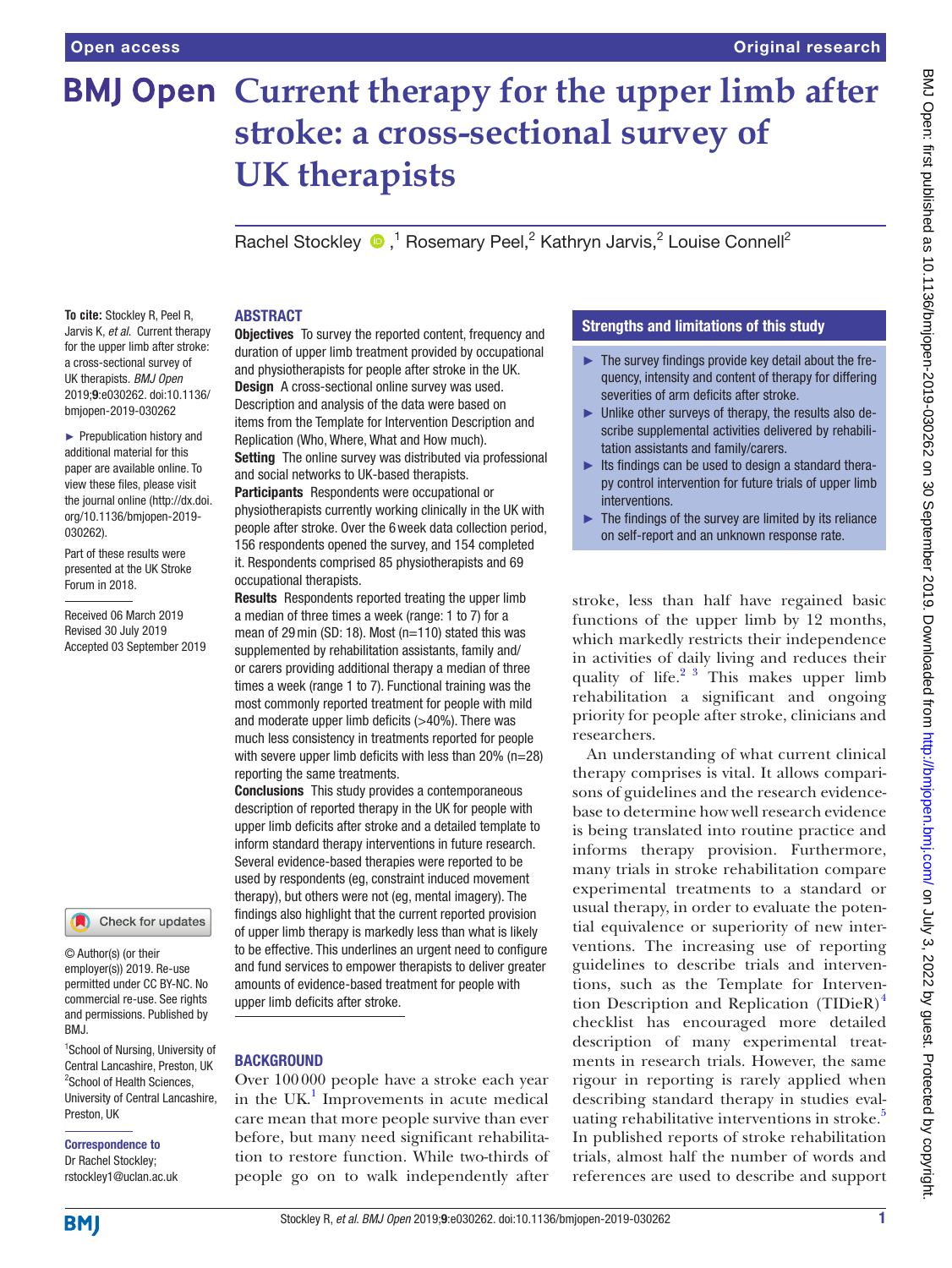control treatments compared with the experimental intervention.<sup>[5](#page-6-3)</sup> Underreporting of the components of standard treatment presents problems in the design, interpretation and implementation of the findings of these trials. First, it reduces confidence that participants in a standard therapy control arm received a clinically representative intervention, and so negatively impacts on the veracity of the trial's results. Second, readers of published trials may struggle to interpret differences between groups where one treatment (the standard therapy group) is ill-defined and/or unrealistic and make erroneous conclusions about the superiority of one treatment over another. Third, inadequate description means as it cannot be determined if standard therapies delivered across trials are similar, results from multiple studies cannot be compared and the opportunities for synthesis and meta-analysis are reduced.

In the last 10 years, the number of studies of interventions focussed on rehabilitation of the upper limb after stroke has grown rapidly. This is exemplified by large increases in the numbers of published papers found in updated Cochrane reviews and database searches (for example, a review of virtual reality for the upper limb rose from 12 included studies in 2015 to 22 in 2017, and a PubMed search using stroke AND upper limb yielded 354 studies in 2006 to 2007, increasing to 943 in 2016 to  $2017$ .<sup>67</sup> Despite this increase in research activity, recovery and rehabilitation of the upper limb after stroke remains a significant challenge, and so it is likely to continue to be a focus of research endeavour for many years to come. Accordingly, accurate reporting of standard therapy/ treatments is vital to inform future trial design and to ensure that their results are easily interpretable and reproducible.

In the UK, audits such as the Sentinel Stroke National Audit Programme (SSNAP) provide an indication of temporal elements of therapy (eg, average treatment time) but do not provide any indication of what treat-ment comprises.<sup>[8](#page-6-5)</sup> Several studies have sought to describe aspects of therapy provided in rehabilitation of the upper limb after stroke. Some have reported the content of therapy for the upper limb used in clinical trials, $910$  but treatments delivered as part of a clinical trial may not necessarily reflect therapy routinely delivered in clinical practice. Similarly, others have developed upper limb treatment templates to standardise therapy in research trials $11-13$  however these templates seek to guide therapy or categorise current treatment, and so do not describe routine clinical practice. Several researchers have observed the number of repetitions, time given to and overall dose of therapy occurring during clinical therapy sessions for the upper limb<sup>10 14–16</sup> and others have observed and recorded the time spent on activities while staying in rehabilitation facilities.<sup> $17-21$ </sup> While these observational studies yield perhaps the most objective information about the intensity and provision of therapy, they are based on reports from a small number of international sites which limits their applicability to wider practice in

the UK. Crucially, they do not typically provide details of the specific content of therapy.

In the UK, two studies have used surveys to gather information about therapy for the upper limb after stroke. One national survey in the UK found that exercises are prescribed by nearly all therapists for the upper limb of people after stroke, but did not investigate the content or duration of treatment undertaken with therapists.<sup>[22](#page-7-1)</sup> Others have surveyed UK stroke teams and used the opinions of expert panels to describe the duration, frequency and content of upper limb rehabilitation provided by UK stroke teams $^{23}$  $^{23}$  $^{23}$ . However, they did not consider the detailed content of activities nor those performed outside therapy sessions. It is also worth noting that both these studies were conducted several years ago, prior to publication of the latest Stroke Guidelines in  $2016^{24}$  which may have altered practice.

Without a contemporaneous and detailed definition, standard therapy in rehabilitation trials for the upper limb after stroke risk being biased, unrealistic and unreflective of current clinical therapy, affecting the validity and usefulness of the trial results. Furthermore, a description of current clinical practice is needed to evaluate the implementation of research findings into therapeutic practice and to understand 'the state of the art' in upper limb stroke rehabilitation in the UK. Therefore, this study aims to describe the providers of therapy (who), the reported location (where), content (what), frequency and duration (how much) of upper limb therapy for people with different severities of arm involvement after stroke in the UK.

### **METHODS**

A cross-sectional online survey – the Survey of Upper Limb Therapy after Stroke (SUPPLES UK, [online supple](https://dx.doi.org/10.1136/bmjopen-2019-030262)[mentary file](https://dx.doi.org/10.1136/bmjopen-2019-030262) 2) was developed by two occupational and two physiotherapists and comprised 44 closed, Likert and free text items, using the Online Surveys tool ([www.](www.onlinesurveys.ac.uk) [onlinesurveys.ac.uk](www.onlinesurveys.ac.uk); formerly known as Bristol Online Surveys). Questions were developed using the current UK stroke guidelines and previous investigations of the provision of upper limb therapy after stroke.<sup>22–24</sup> The survey and item structure were guided by identified good practice in survey construction and the TIDieR checklist to facilitate replicable reporting of location (where), content (what), frequency and duration (how much) of the reported therapy.<sup>425</sup> Sections included:

- ► Respondent demographics (where),
- ► Staff involved in delivery of therapy (who),
- ► Content (what),
- ► Frequency and dose of therapy (how much)
- ► Other activities/therapy provided outside of therapist-led treatments.

Respondents were asked to indicate treatments that they typically used for different severities of upper limb impairments after stroke, defined from the National Institutes of Health (NIH) Stroke Scale upper limb item (0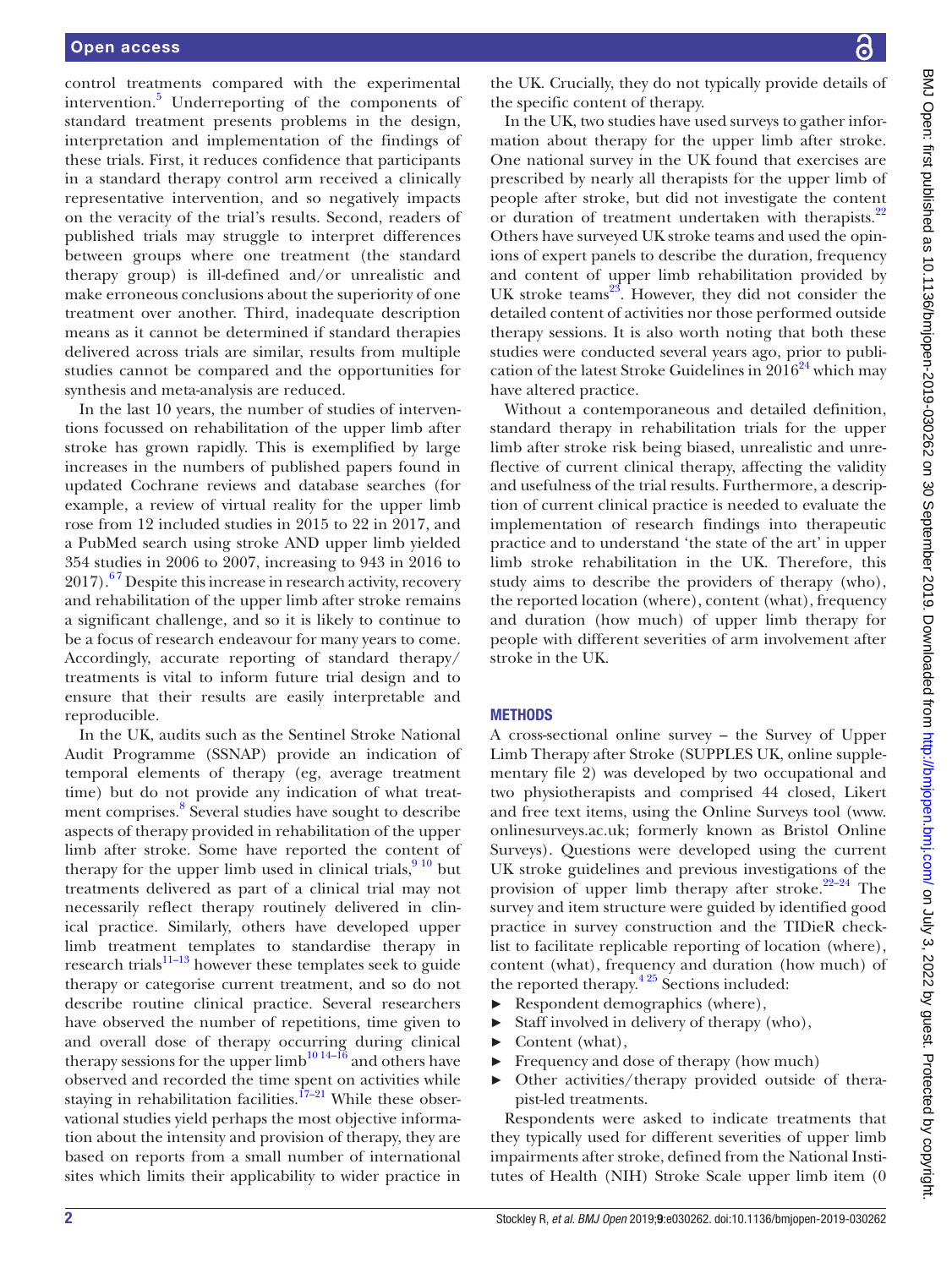and 1=mild– able to lift and hold arm up against gravity for 10s; 2=moderate– some effort against gravity, but the arm cannot get to or maintain the proper position and drifts down to the bed before 10s; 3 and 4=severe – unable to move against gravity or no voluntary movement).<sup>[26](#page-7-4)</sup>

The survey was piloted by three therapists, peer-reviewed and refined according to feedback. The final survey was distributed via professional channels, (Association of Chartered Physiotherapists Interested in Neurology (ACPIN), Royal College of Occupational Therapists Specialist Section - neurological section (RCOTSS-NS), Physiotherapy Frontline) and social networks (Twitter). It remained open for 6 weeks  $(1<sup>st</sup>$  July 2018 to  $13<sup>th</sup>$  August 2018).

Respondents were provided with an information sheet (online) and consent was implied by completing the survey. They completed the survey anonymously, having first confirmed they were occupational or physiotherapists and that they were currently clinically working with stroke survivors.

#### Patient and public involvement

Patients and the public were not involved in this research.

#### Analysis

Demographic details, treatment frequencies and durations were summarised using descriptive statistics. Interval level data were reported using means and SD if they were normally distributed (after testing using Kolmogorov-Smirnov tests), while ordinal and nominal data used median and ranges. As some respondents worked across settings, their primary location of work was assumed to be where they spent at least 75% of their time. Where a range was provided by respondents in free text answers (eg, 20 to 30min), the mean was used and weekly frequencies were expressed as a fraction of 7 days a week (eg, every day=7). If respondents reported providing treatments more than once a day, this was expressed as a multiple (eg, twice daily treatment every day=14). Free text answers were initially listed and then coded into themes by one person (RP), and independently verified by another (RS). Any disagreements in coding were resolved by a third person (LC or KJ). The TIDieR framework was used to structure the analysis and presentation of results. This paper reports who provided treatments (Who; physiotherapists, occupational therapists, others), where respondents were based (Where), treatment content (What) and frequency and duration (When and How much). Analyses were undertaken using MS Excel and SPSS V.23.

#### **RESULTS**

#### Respondent demographics

One hundred and fifty-six people completed the two mandatory questions (confirming that they were an occupational or physiotherapist and that they were currently clinically working with stroke survivors at any stage of their recovery in the UK). Two respondents'



<span id="page-2-0"></span>Figure 1 Geographical location of survey respondents (n=154). Each pin represents a single postcode (first three or four digits).

data were excluded from further analysis as they had more than 50% of data missing (both physiotherapists). Respondents came from all over the UK and Northern Ireland (see [figure](#page-2-0) 1). A TIDieR checklist was completed using the results (presented in a [online supplementary](https://dx.doi.org/10.1136/bmjopen-2019-030262)  [file](https://dx.doi.org/10.1136/bmjopen-2019-030262) 3).

#### Who?

Respondents comprised more physiotherapists (PT) than occupational therapists (OT) (85 physiotherapists, 55%; 69 occupational therapists 45%). The majority of respondents reported an undergraduate degree as their highest qualification (n=79; 51%), 40 had a master's degree (26%) and 9 had a PhD (6%). Nine had completed some master's modules and/or had some postgraduate (PG) qualifications (PG certificate or similar; 6%) while others stated that a diploma was their highest academic qualification (n=15,  $10\%$ ).

Respondents were a median of 16 years since qualification (range 1 to 36; n=154). On average, respondents had worked with people after stroke for a median of 10 years (range 1 to 27; n=154). They reported spending 70% of their clinical time working with people after stroke (SD 30; range 8 to 100; n=153) and of their clinical caseload, they estimated that 38% (SD 18; range 2 to 80) had severe, 34% (SD 10; range 18 to 60) had moderate and 28% (SD 16; range 10 to 80) had mild arm deficits.

Respondents identified other providers of treatment in addition to therapists included rehabilitation assistants  $(n=44)$ , family/carer/friend  $(n=47)$ , nursing staff  $(n=5)$ , volunteers (n=3).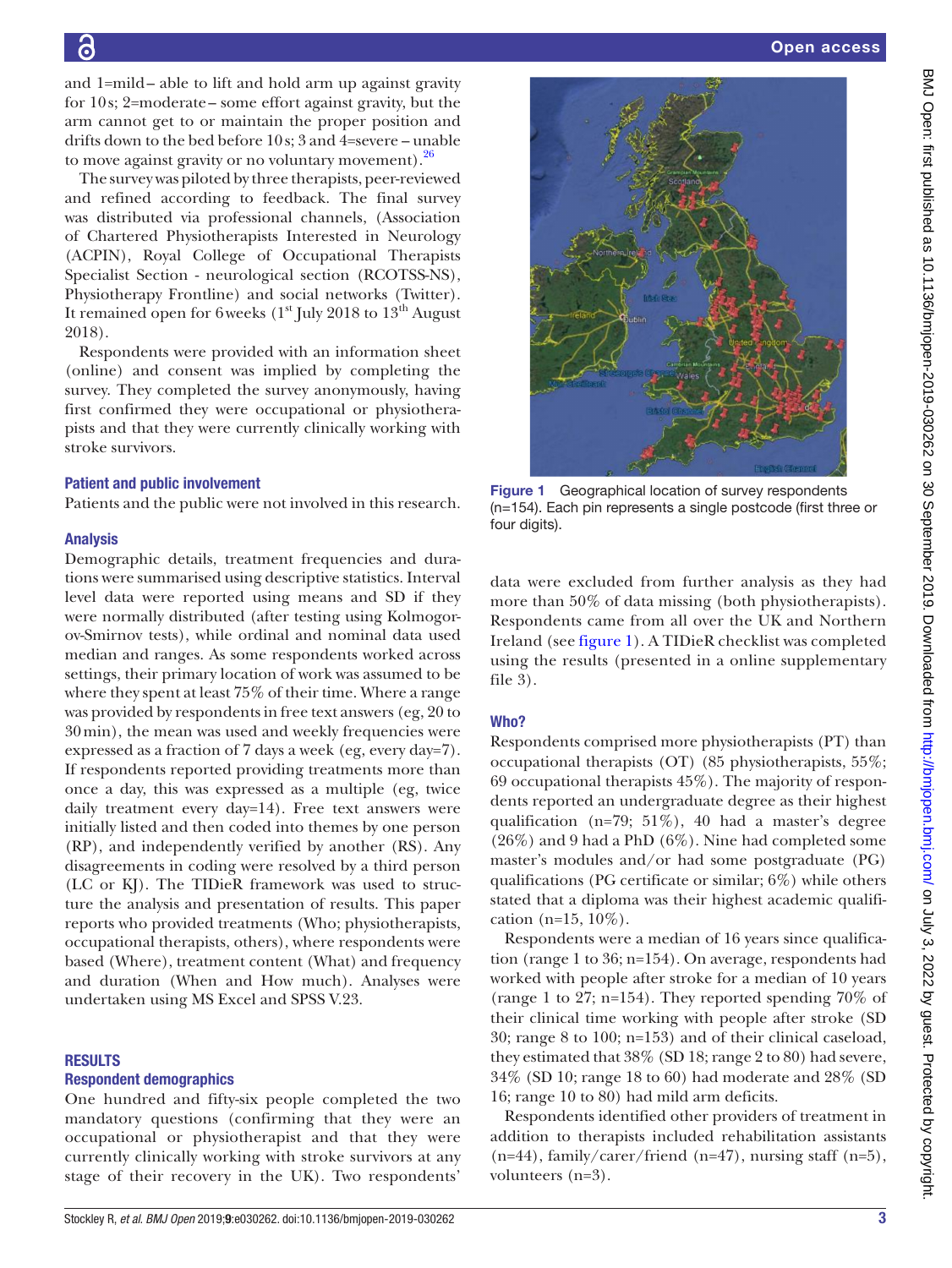<span id="page-3-0"></span>

| <b>Table 1</b> Treatments used for people with mild upper limb<br>deficits listed by over 10% of respondents |     |               |  |  |  |
|--------------------------------------------------------------------------------------------------------------|-----|---------------|--|--|--|
| <b>Treatments</b>                                                                                            | n   | $\frac{0}{0}$ |  |  |  |
| <b>Functional training</b>                                                                                   | 101 | 67            |  |  |  |
| <b>GRASP</b>                                                                                                 | 53  | 35            |  |  |  |
| Active and weighted exercise                                                                                 | 29  | 19            |  |  |  |
| <b>CIMT</b>                                                                                                  | 25  | 17            |  |  |  |
| Task repetitive strength training                                                                            | 21  | 14            |  |  |  |

CIMT, constraint induced movement therapy; GRASP, Graded Repetitive Arm Supplementary Programme.

# Where?

The majority of respondents were employed in the National Health Service (NHS) (80%; n=132) with less than  $15\%$  (n=25) working in the private sector and  $2\%$ working in a voluntary/third sector (n=4) or high education setting (n=3).

Therapists (n=154) worked in a variety of settings. From those that reported spending over 75% of their time in a single setting (n=76) 30 worked in hyperacute/ acute settings (39%), 10 in general inpatient rehabilitation  $(13\%)$ , 2 in intermediate care  $(3\%)$ , 18 in early-supported discharge (24%), 11 in general community (15%) and 5 in outpatients (7%). The remainder (n=78) did not spend more than 75% of their time in a single setting.

# What?

Participants were asked to list treatments that they typically used for people with mild, moderate and severe defi- $\text{cits}^{26}$  (defined using the NIH Stroke Scale) of the upper limb after stroke.

# Mild deficits

Respondents reported spending 41% (SD 26; range 7 to 100; n=149) of a typical therapy session on treatments for the upper limb for people with mild deficits. In free text answers, respondents (n=151) listed 30 treatments/interventions that they would typically use as part of treatment. Those used by more than 10% of respondents are shown in [table](#page-3-0) 1

Seventy-one per cent (n=110) of respondents reported that people with mild deficits of the upper limb were also given unsupervised activities in addition to that provided during sessions with occupational or physiotherapists. This comprised functional training/practice (n=90), exercise programmes (n=58), Graded Repetitive Arm Supplementary Programme (GRASP) and Promoting Recovery of the Arm: Clinical Tools for Intensive Stroke Exercise (PRACTISE) structured upper limb exercise programmes (n=49), remedial/table top activities (eg, theraputty; n=30) and sensory re-education (n=17).

### Moderate deficits

In a typical treatment session, respondents reported spending approximately 45% (SD 17; range 20 to 90; n=151) of the entire session on upper limb activities for

Table 2 Treatments used for people with moderate upper

<span id="page-3-1"></span>

| limb deficits listed by over 10% of respondents |    |               |  |  |  |
|-------------------------------------------------|----|---------------|--|--|--|
| <b>Treatments</b>                               | n  | $\frac{0}{0}$ |  |  |  |
| <b>Functional training</b>                      | 63 | 42            |  |  |  |
| Active and weighted exercise                    | 58 | 38            |  |  |  |
| <b>GRASP</b>                                    | 52 | 35            |  |  |  |
| Mirror box treatment                            | 29 | 19            |  |  |  |
| <b>CIMT</b>                                     | 23 | 15            |  |  |  |

CIMT, constraint induced movement therapy; GRASP, Graded Repetitive Arm Supplementary Programme.

people with moderate deficits. Respondents (n=150) listed 25 different treatments for people with moderate arm deficits after stroke, those used by more than 10% of respondents are shown in [table](#page-3-1) 2.

Ninety-five per cent of respondents (n=143) reported that people with moderate arm deficits were given additional unsupervised activities. These comprised exercise programmes (n=70), practice of functional/everyday tasks (n=50), sensory re-education (n=36), GRASP and PRACTISE structured upper limb exercise programmes  $(n=34)$ , mirror therapy  $(n=14)$  and positioning  $(n=14)$ .

# Severe deficits

Respondents estimated that they spent 35% (SD 19; range 10 to 90; n=149) of a typical treatment session on upper limb treatments for people with severe deficits. From free text answers, respondents (n=147) listed 16 different treatments for the upper limb in this group. The treatments reported to be used by over 10% of respondents for this group are displayed in [table](#page-4-0) 3. Seventy-nine per cent of respondents (n=119) reported that people with severe arm deficits typically received additional unsupervised therapy to that provided by occupational and physiotherapists. This included exercise programmes (n=66), sensory re-education/massage (n=42), positioning (n=39), advice and education (n=33), mirror therapy  $(n=12)$  and splinting  $(n=12)$ .

# How much?

# **Frequency**

Respondents reported that occupational and physiotherapists provided treatment for the upper limb a median of three times a week (range PT: 1 to 7 days, n=153; OT: 1 to 6 days, n=154). The frequency varied depending on setting [\(figure](#page-4-1) 2) with patients in inpatient settings receiving somewhat more frequent treatment than those in general community and outpatient settings.

One hundred and ten respondents stated that treatment by others was provided in addition to occupational and physiotherapy, while 44 reported that no one else provided additional therapy. For those indicating that additional therapy was provided it was given a median of three times a week by rehabilitation assistants (range 1 to 7; n=47) and a median of every day by family/carer/ friends (range 3 to 7; n=44).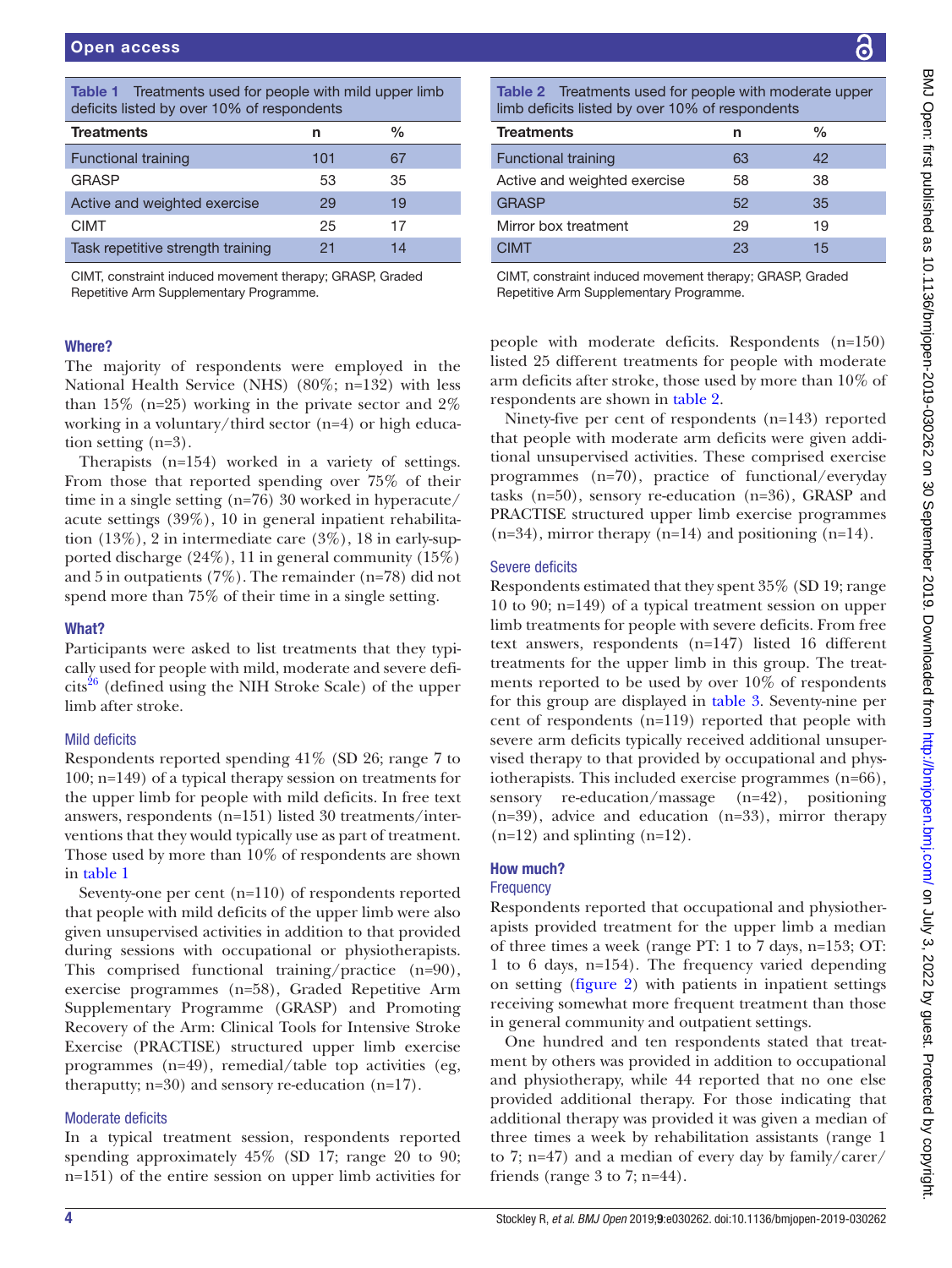<span id="page-4-0"></span>Table 3 Treatments used for people with severe upper limb deficits listed by over 10% of respondents

| <b>Treatments</b>                        | n  | $\frac{0}{0}$ |
|------------------------------------------|----|---------------|
| Range of movement exercises              | 28 | 19            |
| Mirror box treatment                     | 20 | 14            |
| <b>Functional electrical stimulation</b> | 20 | 14            |

cally spending a mean of 28.9min (SD 18; range 7.5 to 80; n=154) directly engaged in upper limb treatments ('time on task'). This varied depending on where the patient was based ([table](#page-4-2) 4).

Data of the time spent on treatment in each location is only presented for respondents who reported spending over 75% of their clinical time in this single area (n=74).

A completed TIDieR checklist is presented in [supple](https://dx.doi.org/10.1136/bmjopen-2019-030262)[mentary file 3](https://dx.doi.org/10.1136/bmjopen-2019-030262) and collated data is presented in tables in [online supplementary appendix 1 and 2.](https://dx.doi.org/10.1136/bmjopen-2019-030262)

### **DISCUSSION**

This study utilised elements of a recognised reporting tool, the TIDieR checklist (completed and presented in a [online](https://dx.doi.org/10.1136/bmjopen-2019-030262) [supplementary file](https://dx.doi.org/10.1136/bmjopen-2019-030262)  $3$ ,<sup>4</sup> to develop a survey to describe the content of usual therapy reported by occupational and physiotherapists for the upper limb after stroke. Respondents appeared largely representative of the wider UK therapist population, demonstrating a range of academic qualifications, geographical location and experience in

Open access

| <b>Treatments</b>                                                           | n  | $\%$              | Location                  | Mean time (minutes, SD) |
|-----------------------------------------------------------------------------|----|-------------------|---------------------------|-------------------------|
| Range of movement exercises                                                 | 28 | 19                | Hyperacute/ acute care    | 29 21.4 (14.2)          |
| Mirror box treatment                                                        | 20 | 14                | Early supported discharge | 18 23.8 (12)            |
| Functional electrical stimulation                                           | 20 | 14                | General rehabilitation    | $10\quad25.5(14.4)$     |
|                                                                             |    |                   | Intermediate care         | $2\quad 25(7)$          |
| <b>Duration</b><br>Within each therapy session, respondents estimated typi- |    | General community | $10\quad20.5(15.2)$       |                         |
|                                                                             |    | Outpatients       | $5\quad 32\ (15.2)$       |                         |
|                                                                             |    |                   |                           |                         |

<span id="page-4-2"></span>stroke rehabilitation. By aligning reported therapy practice across the UK to items of the TIDieR checklist, the survey findings can be used to design clear and replicable standard therapy control interventions to inform future research trials. Furthermore, by providing a detailed description of reported current practice this study highlights gaps between recommended treatments from guidelines and their implementation in clinical settings, guiding future research and rehabilitation service configurations.

However, the survey findings have several limitations. The response rate of the survey is not known because it was distributed electronically via multiple channels. The ACPIN database, which was one channel through which it was circulated, contains over 1000 members, suggesting that the survey's response rate was relatively low but not unexpected for this type of survey. $27$  Efforts were made to increase responses through reminder emails and the use of the professional organisations for distribution provided credibility and anonymity. As the sample



<span id="page-4-1"></span>Figure 2 Reported median frequency of therapy provided each week according to location. Error bars denote interquartile range. OT,occupational therapists; PT, physiotherapists.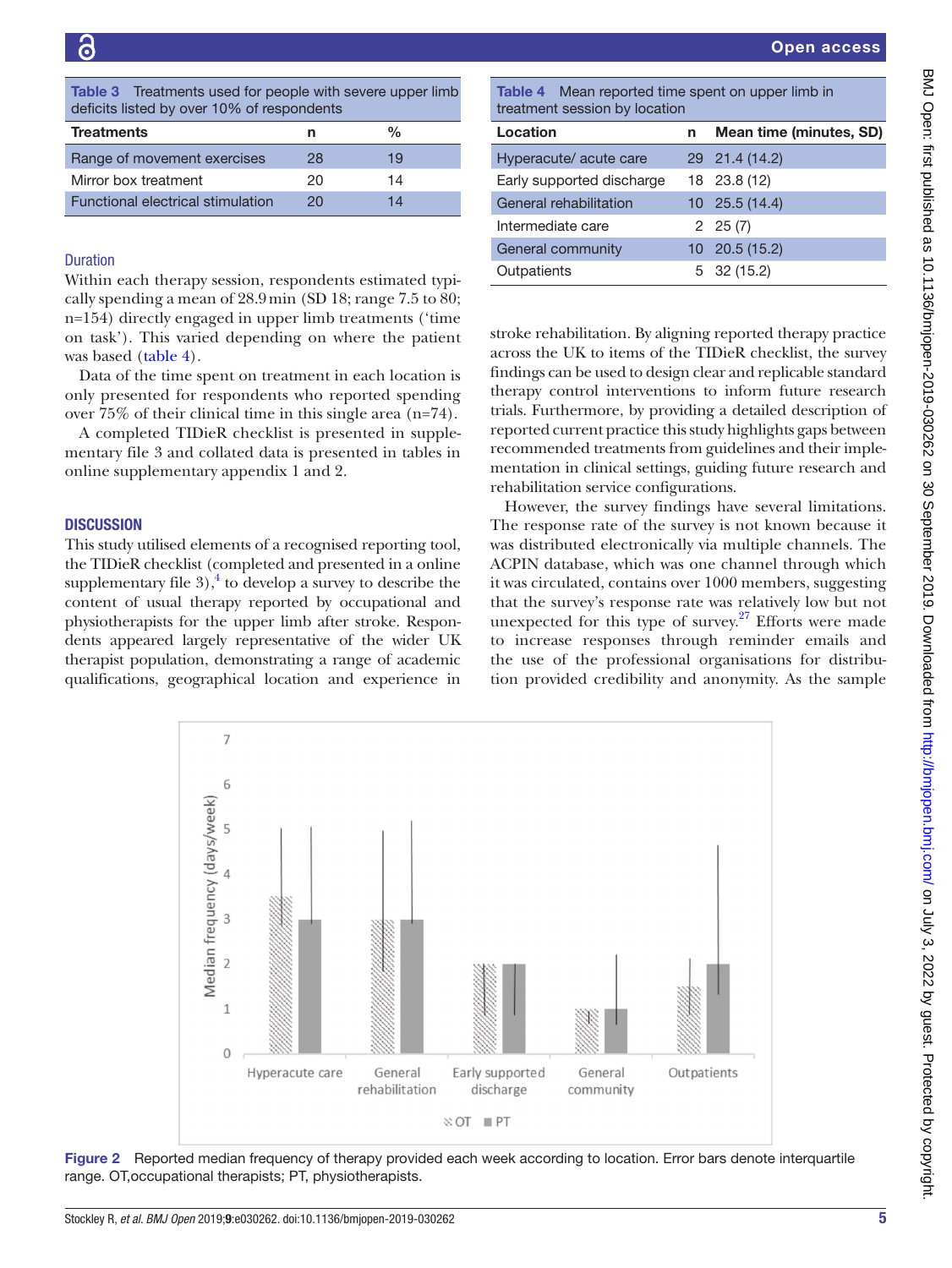size was over 150 the sampling error was reduced<sup>27</sup> but should still be acknowledged. It is also worth noting that there were very little missing data, with only two (subsequently excluded) respondents omitting more than 50% of items. This suggests that although some people chose not to open the survey, those that did completed it diligently. It is also likely that respondents were motivated and interested in upper limb rehabilitation. This and the greater number of physiotherapist respondents and the relatively long average time since qualification (16 years) may introduce some unavoidable bias in responses which should be considered when interpreting the results.

Severe and moderate arm deficits were the largest proportion treated most frequently by respondents, with mild deficits being seen much less often. Despite a slight preponderance in moderate severity arm impairments in the current study, these proportions appear broadly similar to those reported by others after stroke, although direct comparison between studies is hindered by the range of outcome tools used to classify to arm function.[28 29](#page-7-6) The survey found that, on average, respondents reported providing upper limb therapy for 29minutes three times a week, although both these parameters varied depending on the setting. An interesting finding was that the reported average time of upper limb treatment per session (29min) was considerably more than that reported in observational studies. In systematic reviews, between 4 to 17min of therapy was spent on upper limb activity and/or other treatments in a typical session.<sup>[10 30](#page-6-8)</sup> The greater intensity of therapy reported in this survey could suggest a selection bias as those therapists who were motivated and able to provide more upper limb therapy might have been more likely to complete the survey. It could also indicate, as observed by others, that therapists may have overreported or struggled to accurately recall the actual time spent on treatment. $31$  However, the differences in findings between studies might reflect different interpretations as to what upper limb therapy actually comprises in this study as some therapists may have considered the time to include activities where the upper limb was likely to benefit from therapy, but was not the direct target of intervention (eg, aerobic exercise).<sup>32</sup><sup>33</sup> This ambiguity might be an inevitable limitation of the current study's findings, but focus on content of therapy and who delivered it attempted to minimise this effect by providing some guidance to therapists on what did, and what did not, constitute therapy.

An unanticipated and novel finding is the majority of respondents noted that they provided additional activities and that others supplemented therapy for people after stroke. On average this was provided on a daily basis by family/carers (n=44) and three times a week by rehabilitation assistants (n=47). This is the first study to highlight the provision of additional therapy as a component of standard therapy and indicates that this extra input should be recognised when considering replicating standard treatment in trials. Despite this, the findings of this survey indicate that the reported overall dose of therapy is relatively small when compared with what is known to be effective from animal models of stroke rehabilitation<sup>[34](#page-7-9)</sup> and so may not realise the potential for recovery. This argument is supported by findings from other studies; several large, well-conducted trials offering similar amounts of upper limb therapy to those reported in the current study found minimal benefit<sup>35</sup> 36 while trials that used higher doses reported meaningful and significant changes.[37 38](#page-7-11) In addition to research trials, large improvements in upper limb functioning have been reported in a NHS-funded clinical service (the Queen's Square Upper Limb Programme) that delivers 90hours of multidisciplinary upper limb rehabilitation over  $3$  weeks.<sup>[33](#page-7-12)</sup> When the intensities of therapy in these studies are compared with those measured in observational studies,  $32\frac{39}{2}$  SSNAP data<sup>[8](#page-6-5)</sup> and the current study, they emphasise that service provision for rehabilitation of the upper limb after stroke needs radical alteration if it is to empower therapists to provide effective therapy and maximise recovery for people after stroke. Further research is therefore urgently needed to find ways to upscale services so that they can deliver greater intensities of high-quality, personalised, evidence-based therapy for the upper limb in clinical practice.

The findings indicate that several well-evidenced and recommended clinical treatments (eg, Constraint Induced Movement Therapy and the Graded Repetitive Arm Supplementary Programme) were reported to be used by respondents. Other treatments with an emerging evidence base were not reported to be used often (eg, Functional Electrical Stimulation). Interestingly, repetitive task training, a treatment in which participants repeatedly practise a task or goal-oriented movement, was not explicitly listed by any participant, despite being recommended in guidelines and supported by a relatively robust evidence base. $2440$  However, it is possible that respondents' use of 'functional training' to describe their treatments could have been analogous to repetitive task training, but this cannot be verified. Some respondents did report using 'task specific strength training' (mild: n=21; moderate: n=11) but, as this terminology is not widely utilised in rehabilitation literature it is unclear what it comprises. The focus of therapy towards functional activities found in this study supports other reports of practice in the  $UK^{23}$  and treatments for mild and moderate upper limb deficits showed considerable similarities between respondents. While others have reported somewhat greater consensus for the use of functional activities in therapy (over 88% for mild and moderate deficits), this may be due to different survey approaches and the use of an expert panel to interpret and express consensus on the data. $23$  In contrast, there was a notable lack of consistency in the treatment choices reported for people with severe deficits of the upper limb; the most commonly given treatment (range of motion) was only listed by 19% of 107 respondents. This may reflect therapists' uncertainty about the recovery of the severely impaired upper limb and the current absence of specific guidance and established effective therapies for rehabilitation after severe stroke.<sup>41</sup> It is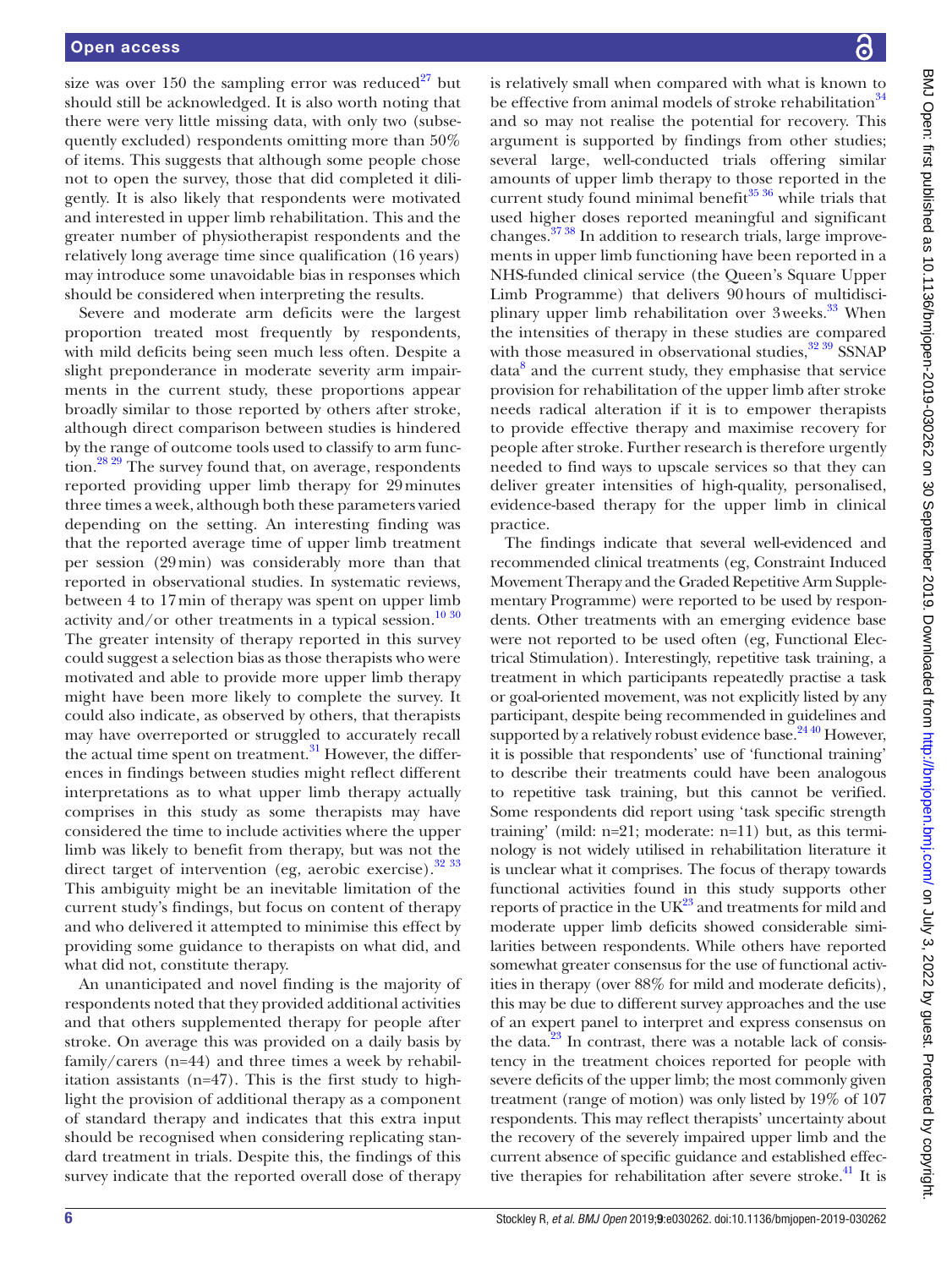also possible that the variability in treatments for those with severe deficits is because of the influence of other factors which tend to accompany more severe deficits after stroke (for example worse pre-stroke status, older age and medical complications). Indeed, it has been found that patients who had a milder stroke, were younger, male, had fewer medical complications and had received thrombolysis tended to receive more intensive therapy after stroke.<sup>42</sup> These findings highlight that better understanding of the factors that influence clinicians' professional decision-making about treatment content and intensity is worthy of further investigation to guide clinical care.

The findings also showed that other evidence-based and recommended treatments (such as mental imagery) are not widely implemented in clinical practice.<sup>[24](#page-7-3)</sup> This is perhaps not surprising as only a small fraction (2.5%) of published stroke rehabilitation research in journals evaluate the implementation of evidence-based interventions into healthcare practice. $43$  This indicates that further investigation is warranted to determine why some treatments are implemented and others are not and suggests that a greater focus on how recognised effective treatments can become part of routine clinical care is needed.

# **CONCLUSIONS**

This survey has identified the commonly reported upper limb treatments that are provided for people after stroke by occupational and physiotherapists. These results are not intended to provide an exemplar or template for clinical practice or represent best practice and are limited by an unknown response rate and the self-reported nature of the data. However, they can be used to reflect current practice in the UK and provide a detailed point of reference to aid the development of standard therapy interventions in research trials.

The findings indicate that some evidence-based treatments appear to be more widely implemented in routine clinical practice than others and that while there is considerable consensus in the treatments used for mild and moderate upper limb deficits, there was much less consistency in the treatments used with people with severe deficits. The results also indicate that the intensity of therapy is less than that shown to be effective in rehabilitation studies.

Future work could seek to identify the optimally effective treatments for different severities of upper limb involvement after stroke and qualitatively explore the rationale for treatment selection. Finding ways to deliver more intensive therapy in practice is also urgently required and the development of new treatments should explicitly consider how they can be adopted into clinical practice. The findings of the current study contribute to these endeavours by providing a detailed description of self-reported, clinically realistic upper limb therapy which can inform the design, interpretation and implementation of future stroke rehabilitation research.

Acknowledgements The authors wish to thank all the therapists who took the time to complete the survey, without their willingness to provide detailed and comprehensive answers the survey could not have been conducted. They also wish to thank Ethan Farrell for his technical assistance.

Contributors RS developed the idea and undertook analysis of the results and drafted the paper. RP conducted analysis of the data and drafted the paper. LC developed the idea, oversaw analysis and drafted the paper. KJ developed the idea, oversaw analysis and drafted the paper.

Funding This work was supported by the Lancashire Institute for Global Health (LIFE) Grant number LSSM2.

Map disclaimer The depiction of boundaries on the map(s) in this article do not imply the expression of any opinion whatsoever on the part of BMJ (or any member of its group) concerning the legal status of any country, territory, jurisdiction or area or of its authorities. The map(s) are provided without any warranty of any kind, either express or implied.

Competing interests None declared.

Patient consent for publication Not required.

Ethics approval The survey gained ethical approval from the Science Technology, Medicine and Health Ethics panel at the University of Central Lancashire (reference number: 869).

Provenance and peer review Not commissioned; externally peer reviewed.

Data availability statement Data are available here DOI: [10.17030/uclan.data.](https://doi.org/10.17030/uclan.data.00000199) [00000199](https://doi.org/10.17030/uclan.data.00000199)

Open access This is an open access article distributed in accordance with the Creative Commons Attribution Non Commercial (CC BY-NC 4.0) license, which permits others to distribute, remix, adapt, build upon this work non-commercially, and license their derivative works on different terms, provided the original work is properly cited, appropriate credit is given, any changes made indicated, and the use is non-commercial. See: [http://creativecommons.org/licenses/by-nc/4.0/.](http://creativecommons.org/licenses/by-nc/4.0/)

#### ORCID iD

Rachel Stockley <http://orcid.org/0000-0003-4441-6860>

#### **REFERENCES**

- <span id="page-6-0"></span>1. Stroke Association. *State of the nation: stroke statistics*. London, 2017.
- <span id="page-6-1"></span>2. G. BROEKS, J, Lankhorst GJ, Rumping K, *et al*. The long-term outcome of arm function after stroke: results of a follow-up study. *[Disabil Rehabil](http://dx.doi.org/10.1080/096382899297459)* 1999;21:357–64.
- 3. Chen C-M, Tsai C-C, Chung C-Y, *et al*. Potential predictors for health-related quality of life in stroke patients undergoing inpatient rehabilitation. *[Health Qual Life Outcomes](http://dx.doi.org/10.1186/s12955-015-0314-5)* 2015;13:118.
- <span id="page-6-2"></span>4. Hoffmann TC, Glasziou PP, Boutron I, *et al*. Better reporting of interventions: template for intervention description and replication (TIDieR) checklist and guide. *[BMJ](http://dx.doi.org/10.1136/bmj.g1687)* 2014;348:g1687.
- <span id="page-6-3"></span>5. Lohse KR, Pathania A, Wegman R, *et al*. On the reporting of experimental and control therapies in stroke rehabilitation trials: a systematic review. *[Arch Phys Med Rehabil](http://dx.doi.org/10.1016/j.apmr.2017.12.024)* 2018;99:1424–32.
- <span id="page-6-4"></span>Laver KE, Lange B, George S, et al. Virtual reality for stroke rehabilitation. *[Cochrane Database Syst Rev](http://dx.doi.org/10.1002/14651858.CD008349.pub4)* 2017;31.
- Laver KE, George S, Thomas S, et al. Virtual reality for stroke rehabilitation. *[Cochrane Database Syst Rev](http://dx.doi.org/10.1002/14651858.CD008349.pub3)* 2015;17.
- <span id="page-6-5"></span>8. Intercollegiate Stroke Working Party. Sentinel stroke national audit programme 2017.
- <span id="page-6-6"></span>9. de Jong LD, van Wijck F, Stewart RE, *et al*. Content of conventional therapy for the severely affected arm during subacute rehabilitation after stroke: an analysis of physiotherapy and occupational therapy practice. *[Physiotherapy Research International](http://dx.doi.org/10.1002/pri.1683)* 2018;23.
- <span id="page-6-8"></span>10. Serrada I, McDonnell MN, Hillier SL. What is current practice for upper limb rehabilitation in the acute hospital setting following stroke? A systematic review. *[NeuroRehabilitation](http://dx.doi.org/10.3233/NRE-161374)* 2016;39:431–8.
- <span id="page-6-7"></span>11. Narayan Arya K, Verma R, Garg RK, *et al*. Meaningful task-specific training (MTST) for stroke rehabilitation: a randomized controlled trial. *[Top Stroke Rehabil](http://dx.doi.org/10.1310/tsr1903-193)* 2012;19:193–211.
- 12. McDonnell MN, Hillier SL, Esterman AJ. Standardizing the approach to evidence-based upper limb rehabilitation after stroke. *[Top Stroke](http://dx.doi.org/10.1310/tsr2005-432)  [Rehabil](http://dx.doi.org/10.1310/tsr2005-432)* 2013;20:432–40.
- 13. Jarvis K, Reid G, Edelstyn N, *et al*. Development of the occupational therapy stroke arm and hand record: an upper limb treatment schedule. *Br J Occup Ther* 2014.